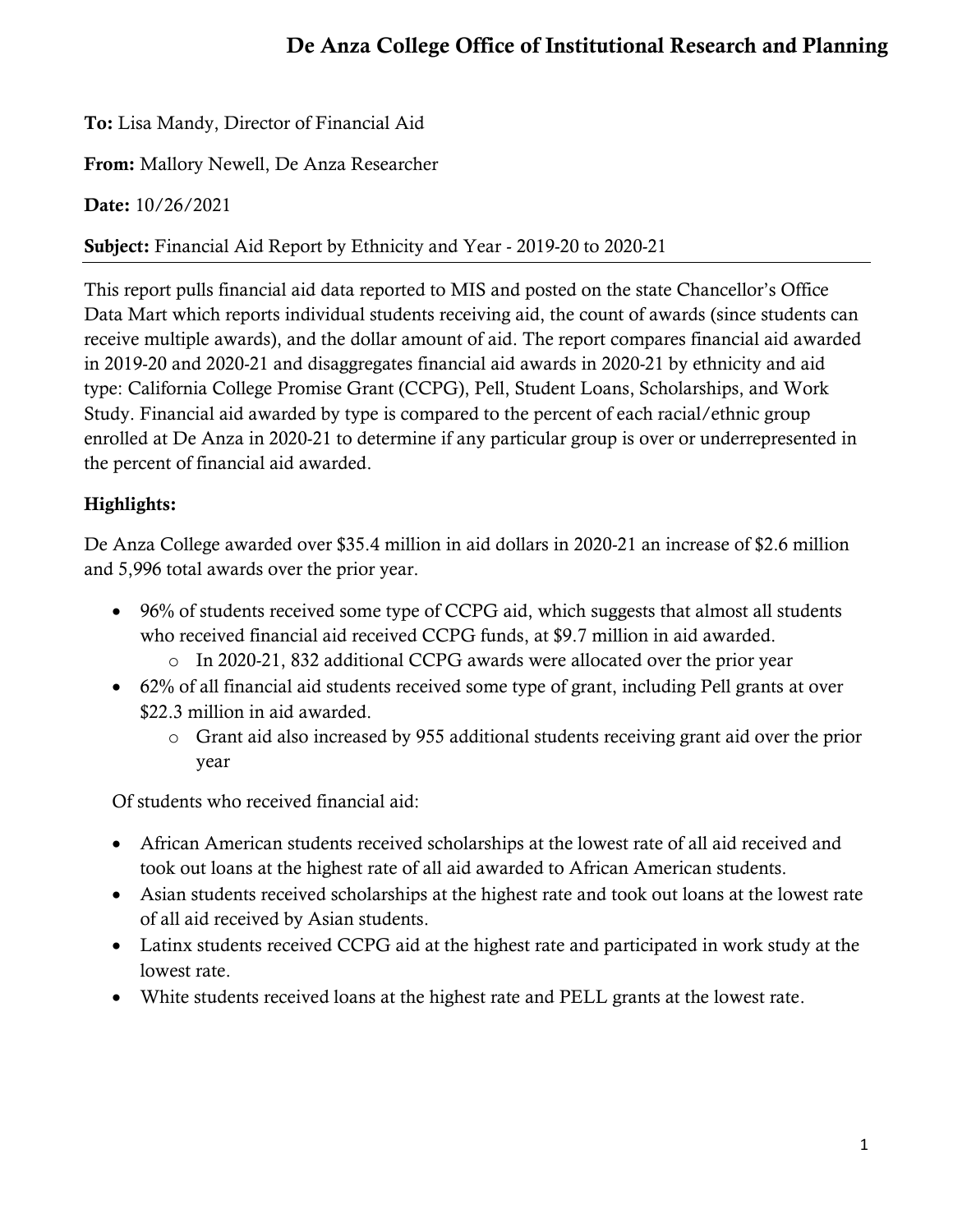|                    | 2020-21         |     |        |        |              |     |  |  |  |  |
|--------------------|-----------------|-----|--------|--------|--------------|-----|--|--|--|--|
|                    | <b>Students</b> |     |        | Awards | Amount       |     |  |  |  |  |
|                    | #               | %   | #      | %      |              | %   |  |  |  |  |
| <b>CCPG</b>        | 9.737           | 96% | 32,362 | 55%    | \$9,777,753  | 28% |  |  |  |  |
| <b>Grants</b>      | 6,258           | 62% | 23,835 | 41%    | \$22,339,164 | 63% |  |  |  |  |
| Loans              | 466             | 5%  | 1,928  | 3%     | \$2,823,060  | 8%  |  |  |  |  |
| <b>Scholarship</b> | 363             | 4%  | 498    | 1%     | \$390,294    | 1%  |  |  |  |  |
| <b>Work Study</b>  | 52              | 1%  | 226    | $0\%$  | \$140,561    | 0%  |  |  |  |  |
| Total              | 10,096          |     | 58,849 |        | \$35,470,832 |     |  |  |  |  |

#### Table 1. Financial Aid in 2020-21 by Award Type and Percent of Total Aid

Note: see Table 3 for all awards by category.

Of all students who received financial aid in 2020-21:

- $\circ$  96% received some type of CCPG aid which suggests that almost all students who received financial aid received CCPG funds.
- o 62% of all financial aid students received some type of grant, including PELL grants.
- o 5% of students take out student loans
- o 4% received scholarships
- o 1% participate in the work study program.
- De Anza College awarded over \$35.4 million in aid dollars in 2020-21:
	- o 63% of all financial aid distributed was through grants at over \$22.3 million in aid
	- o 28% of aid awarded was through CCPC funds at over \$9.7 million
		- o 8% of aid awarded was through loans at \$2.8 million awarded.

## Table 2. Financial Aid in 2019-20 and 2019-20 by Award Type and Percent of Total Aid

|                    | <b>Annual 2019-2020</b> |     |               |     |                   |     |                 | <b>Annual 2020-2021</b> |               |     |                   |     |  |  |
|--------------------|-------------------------|-----|---------------|-----|-------------------|-----|-----------------|-------------------------|---------------|-----|-------------------|-----|--|--|
|                    | <b>Students</b>         |     | <b>Awards</b> |     | <b>Aid Amount</b> |     | <b>Students</b> |                         | <b>Awards</b> |     | <b>Aid Amount</b> |     |  |  |
|                    |                         | %   | #             | %   | #                 |     | #               | %                       | #             | %   | #                 |     |  |  |
| <b>CCPG</b>        | 8.905                   | 96% | 28,420        | 54% | \$8,507,581       | 26% | 9.737           | 96%                     | 32.362        | 55% | \$9,777,753       | 28% |  |  |
| Grants             | 5.303                   | 57% | 21.537        | 41% | \$20,890,125      | 64% | 6.258           | 62%                     | 23.835        | 41% | \$22,339,164      | 63% |  |  |
| Loans              | 478                     | 5%  | .894          | 4%  | \$2,690,528       | 8%  | 466             | 5%                      | 1.928         | 3%  | \$2,823,060       | 8%  |  |  |
| <b>Scholarship</b> | 449                     | 5%  | 550           | 1%  | \$422.231         | 1%  | 363             | 4%                      | 498           | 1%  | \$390.294         | 1%  |  |  |
| <b>Work Study</b>  | 86                      | 1%  | 452           | 1%  | \$320,099         | 1%  | 52              | 1%                      | 226           | 0%  | \$140.561         | 0%  |  |  |
| <b>Total</b>       | 9.260                   |     | 52.853        |     | \$32,830,564      |     | 10.096          |                         | 58.849        |     | \$35,470,832      |     |  |  |

- Comparing aid awarded in 2019-20 to 2020-21 to students:
	- o CCPG funds remained stable at 96% of total aid, but increased by 836 additional CCPG awards in 2020-21 than the prior year
	- o All other grants awarded increased 5 % pts to 62% of all financial aid students receiving a grant, this also increased by 955 additional students receiving grant aid over the prior year
	- o Loans remained at 5% of all aid awarded and decreased slightly by 12 fewer students receiving loans
	- o Scholarships decreased by 1 % pt and by 86 fewer students receiving a scholarship.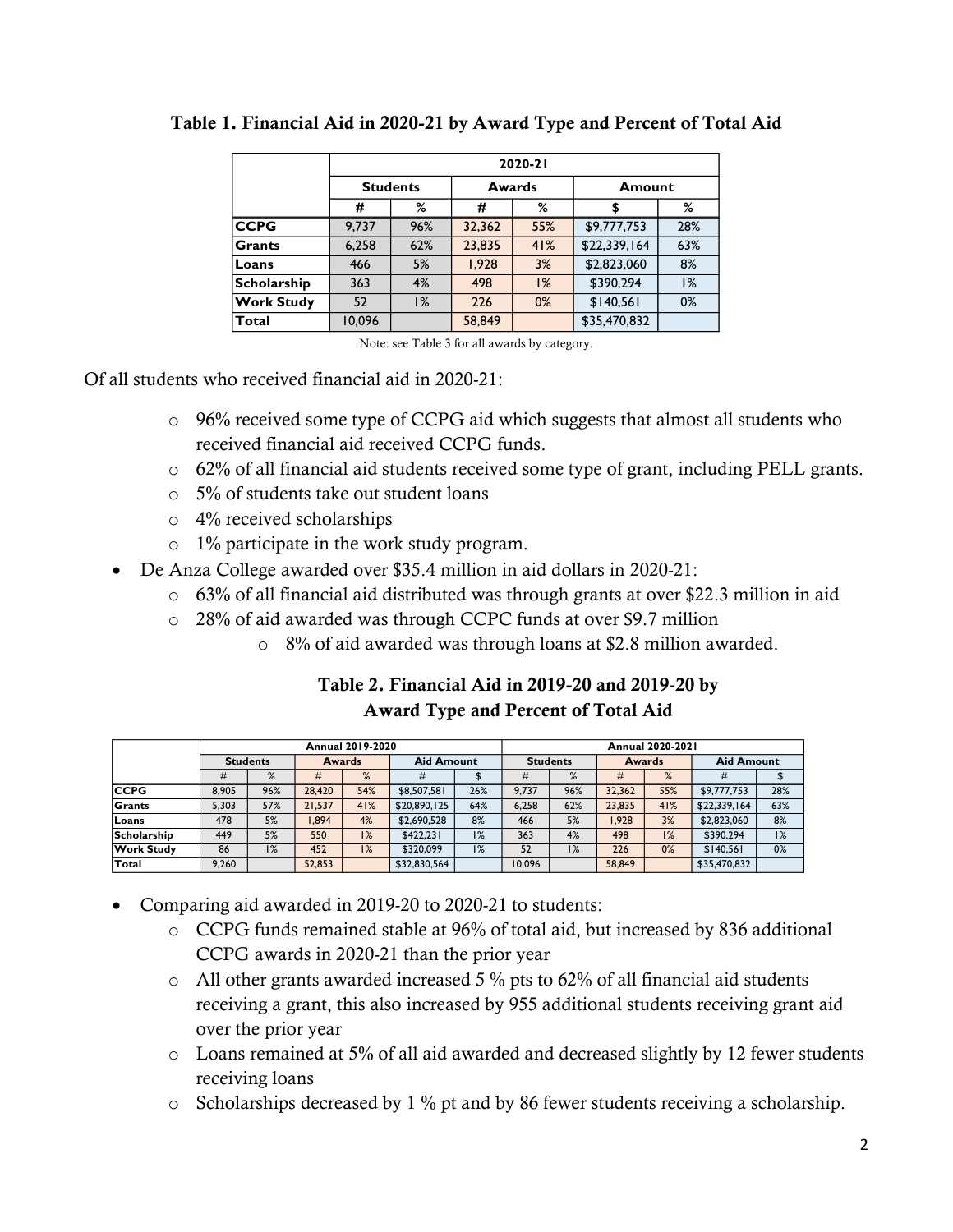|                                                                                                                                                                                                                                                                                                                                                                         | <b>Annual 2019-2020</b>              |        |                     |                                      | <b>Annual 2020-2021</b> | <b>Aid Amount Count</b> |               |               |
|-------------------------------------------------------------------------------------------------------------------------------------------------------------------------------------------------------------------------------------------------------------------------------------------------------------------------------------------------------------------------|--------------------------------------|--------|---------------------|--------------------------------------|-------------------------|-------------------------|---------------|---------------|
|                                                                                                                                                                                                                                                                                                                                                                         | Student Count Award Count Aid Amount |        |                     | Student Count Award Count Aid Amount |                         | Change #<br>Change %    |               |               |
| <b>Total - All Aid</b>                                                                                                                                                                                                                                                                                                                                                  | 9,260                                |        | 52,853 \$32,830,564 | 10,096                               |                         | 58,849 \$35,470,832     | \$2,640,268   | 8%            |
| California College Promise Grant Total                                                                                                                                                                                                                                                                                                                                  | 8.905                                |        | 28,420 \$8,507,581  | 9,737                                | 32,362                  | \$9,777,753             | \$1,270,172   | 15%           |
| California College Promise - Method A-1 based on TANF recipient status                                                                                                                                                                                                                                                                                                  |                                      |        | \$1,170             |                                      |                         | \$0                     | (\$1,170)     | $-100%$       |
| California College Promise - Method A-2 based on SSI recipient status                                                                                                                                                                                                                                                                                                   | 165                                  | 528    | \$74,125            | 150                                  | 415                     | \$92,451                | \$18,326      | 25%           |
| California College Promise - Method A-3 based on general assistance recipient                                                                                                                                                                                                                                                                                           |                                      |        | \$279               |                                      |                         |                         | (\$279)       | $-100%$       |
| California College Promise - Method B based on income standards                                                                                                                                                                                                                                                                                                         | 636                                  | 1,510  | \$428,577           | 435                                  | 1,016                   | \$305,445               | (\$123,132)   | $-29%$        |
| California College Promise - Method C based on financial need                                                                                                                                                                                                                                                                                                           | 7,249                                | 18,515 | \$6,545,981         | 7,724                                | 19,924                  | \$7,108,491             | \$562,510     | $\frac{9}{6}$ |
| California College Promise (AB19) Fee Waiver                                                                                                                                                                                                                                                                                                                            | 3,416                                | 7,862  | \$1,457,449         | 4,735                                | 11,004                  | \$2,271,366             | \$813,917     | 56%           |
| <b>Grants Total</b>                                                                                                                                                                                                                                                                                                                                                     | 5,303                                |        | 21,537 \$20,890,125 | 6,258                                | 23,835                  | \$22,339,164            | \$1,449,039   | 7%            |
| Cal Grant B                                                                                                                                                                                                                                                                                                                                                             | 746                                  | 1,957  | \$1,106,551         | 840                                  | 2,236                   | \$1,292,319             | \$185,768     | 17%           |
| Cal Grant C                                                                                                                                                                                                                                                                                                                                                             | 17                                   | 37     | \$14,277            | 15                                   | 39                      | \$17,636                | \$3,359       | 24%           |
| <b>CARE Grant</b>                                                                                                                                                                                                                                                                                                                                                       | 9                                    | 9      | \$11,300            |                                      | 5                       | \$3,300                 | (\$8,000)     | $-71%$        |
| CARES/HEERF federal grants                                                                                                                                                                                                                                                                                                                                              |                                      |        |                     | 4,044                                | 4,498                   | \$3,336,397             | \$3,336,397   |               |
| Chafee Grant                                                                                                                                                                                                                                                                                                                                                            | 9                                    | 22     | \$36,669            | 8                                    | 17                      | \$30,000                | $($ \$6,669)  | $-18%$        |
| Disaster Relief Emergency Student Financial Aid (SB 116)                                                                                                                                                                                                                                                                                                                |                                      |        |                     | 136                                  | 144                     | \$105,500               | \$105,500     |               |
| <b>EOPS Grant</b>                                                                                                                                                                                                                                                                                                                                                       | 456                                  | 740    | \$316,417           | 580                                  | 891                     | \$258,100               | ( \$58,317)   | $-18%$        |
| Other grant: California College Promise (AB19) source                                                                                                                                                                                                                                                                                                                   | 2,262                                | 2,956  | \$1,282,331         | 2,727                                | 3.099                   | \$849,462               | ( \$432, 869) | $-34%$        |
| Other grant: institutional source                                                                                                                                                                                                                                                                                                                                       |                                      |        | \$150               |                                      |                         |                         | ( \$150)      | -100%         |
| Other grant: non-institutional source                                                                                                                                                                                                                                                                                                                                   | 2,753                                | 2,787  | \$1,959,267         | 43                                   | 74                      | \$144,926               | (\$1,814,341) | $-93%$        |
| Pell Grant                                                                                                                                                                                                                                                                                                                                                              | 3,767                                | 9,622  | \$14,372,376        | 3,518                                | 9,463                   | \$14,406,169            | \$33,793      | $0\%$         |
| SEOG (Supplemental Educational Opportunity Grant)                                                                                                                                                                                                                                                                                                                       | 723                                  | 1,904  | \$461,067           | 895                                  | 1,567                   | \$537,996               | \$76,929      | 17%           |
| <b>Student Success Completion Grant (SSCG)</b>                                                                                                                                                                                                                                                                                                                          | 559                                  | 1,502  | \$1,329,720         | 711                                  | 1,802                   | \$1,357,359             | \$27,639      | 2%            |
| <b>Loans Total</b>                                                                                                                                                                                                                                                                                                                                                      | 478                                  | 1,894  | \$2,690,528         | 466                                  | 1,928                   | \$2,823,060             | \$132,532     | 5%            |
| Federal Direct Student Loan - subsidized                                                                                                                                                                                                                                                                                                                                | 441                                  | 1,028  | \$1,148,353         | 422                                  | 1,022                   | \$1,227,660             | \$79,307      | 7%            |
| Federal Direct Student Loan - unsubsidized                                                                                                                                                                                                                                                                                                                              | 346                                  | 810    | \$1,317,042         | 370                                  | 868                     | \$1,357,851             | \$40,809      | 3%            |
| Other loan: non-institutional source                                                                                                                                                                                                                                                                                                                                    | 16                                   | 42     | \$172,820           | 10                                   | 20                      | \$129,322               | ( \$43,498)   | $-25%$        |
| PLUS loan: parent loan for undergraduate student                                                                                                                                                                                                                                                                                                                        |                                      | 4      | \$52,313            | 6                                    | 8                       | \$108,227               | \$55,914      | 107%          |
| <b>Scholarship Total</b>                                                                                                                                                                                                                                                                                                                                                | 449                                  | 550    | \$422,231           | 363                                  | 498                     | \$390,294               | $($ \$31,937) | $-8%$         |
| Scholarship: institutional source                                                                                                                                                                                                                                                                                                                                       | 386                                  | 445    | \$374,381           | 256                                  | 295                     | \$308,351               | ( \$66,030)   | $-18%$        |
| Scholarship: non-institutional source                                                                                                                                                                                                                                                                                                                                   | 47                                   | 65     | \$23,850            | 97                                   | 137                     | \$59,243                | \$35,393      | 148%          |
| Scholarship: Osher Scholarship                                                                                                                                                                                                                                                                                                                                          | 20                                   | 40     | \$24,000            | 25                                   | 66                      | \$22,700                | (\$1,300)     | $-5%$         |
| <b>Work Study Total</b>                                                                                                                                                                                                                                                                                                                                                 | 86                                   | 452    | \$320,099           | 52                                   | 226                     | \$140,561               | (\$179,538)   | $-56%$        |
| Federal Work Study (FWS) (Federal share)                                                                                                                                                                                                                                                                                                                                | 86                                   | 226    | \$240,052           | 52                                   | 113                     | \$105,419               | (\$134,633)   | $-56%$        |
| Other Work Study and matching funds                                                                                                                                                                                                                                                                                                                                     | 86                                   | 226    | \$80,047            | 52                                   | 113                     | \$35,142                | ( \$44,905)   | $-56%$        |
| Comparing aid awarded in 2019-20 to 2020-21:<br>Total amount of aid awarded in dollars increased by \$2.6 million and by 5,996 total awards.<br>$\circ$<br>CCPG total aid awarded increased by \$1.2 million and 3,942 total awards<br>$\circ$<br>Scholarship total aid awarded decreased by \$31,937<br>$\circ$<br>Work study total aid awarded decreased by \$179,538 |                                      |        |                     |                                      |                         |                         |               |               |
| $\circ$                                                                                                                                                                                                                                                                                                                                                                 |                                      |        |                     |                                      |                         |                         |               |               |

#### Table 3. Financial Aid Awarded in 2019-20 and 2020-21 by Award Type, Disaggregated by Aid Type

- Comparing aid awarded in 2019-20 to 2020-21:
	- o Total amount of aid awarded in dollars increased by \$2.6 million and by 5,996 total awards.
	- o CCPG total aid awarded increased by \$1.2 million and 3,942 total awards
	- o Scholarship total aid awarded decreased by \$31,937
	-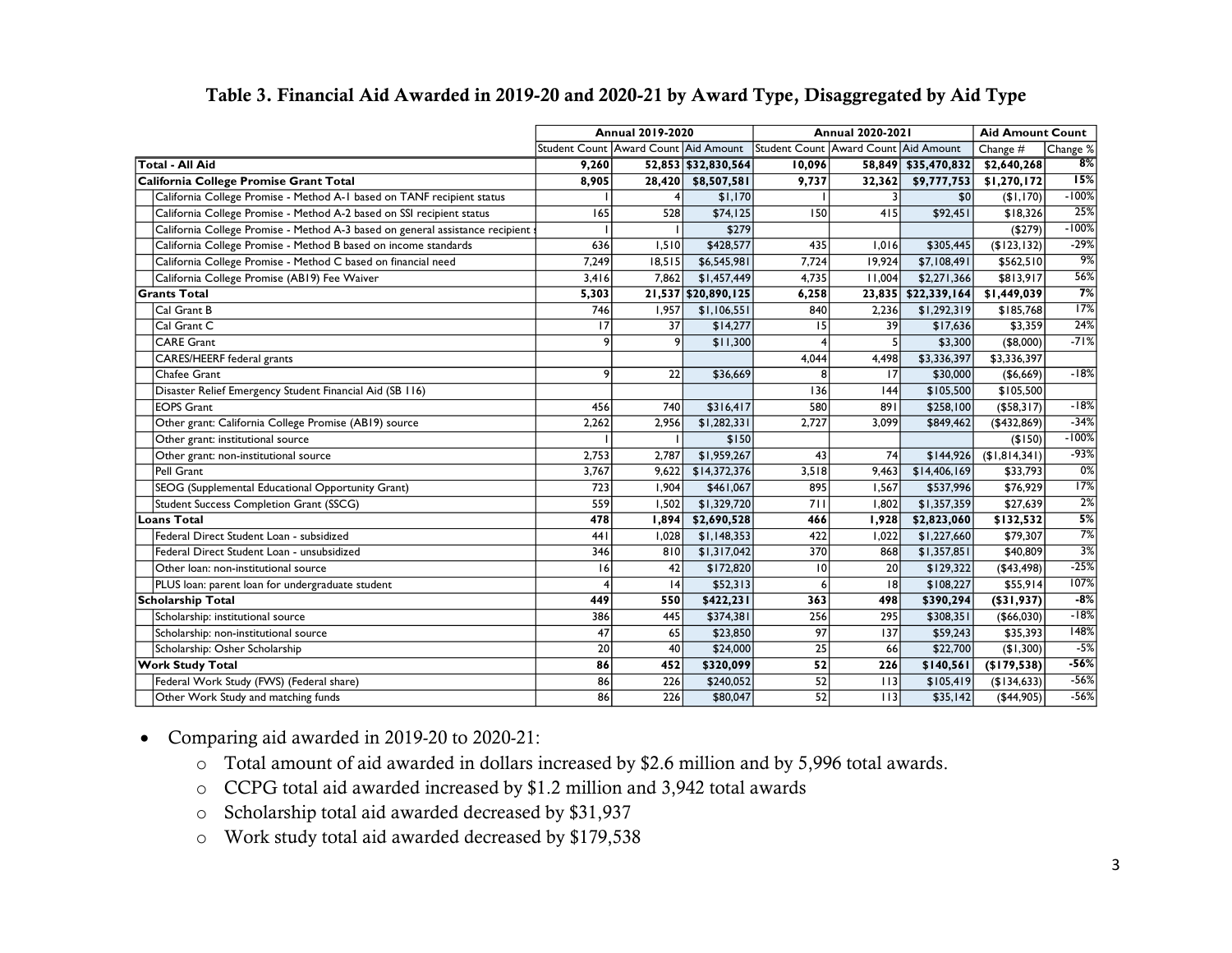

Chart 1. Percent of Students Receiving Financial Aid in 2020-21 by Type and Ethnicity

Note: Multi-ethnic and American Indians not graphed.

Chart 1 compares financial aid awards in 2020-21 by each aid type across racial/ethnic group to determine the rate at which each racial/ethnic group receives each type of aid. The data points are displayed for:

- the percent of the total student population who identify as such racial/ethnicity in 2020-21 (black bar)
- the highest rate of financial aid awards for that particular racial/ethnic group
- the lowest rate of financial aid awards for that particular racial/ethnic group

The goal is to have the percent representation in the population for each racial/ethnic group match the percent of aid awarded to that group for each aid type. For example, African Americans comprised 4% of the total student population in 2020-21, so, theoretically, they should comprise 4% of all types of awards. Anything above 4% is overrepresentation and anything below 4% is underrepresentation. However, some aid is based on the total units a student is enrolled in, and other aid is based on availability such as scholarships and work study, which was less available during 2020-21 when the majority of courses were offered online and limited services were on campus necessitating student employees.

As displayed in Chart 1 above, the following groups have the highest and lowest rates of awards in each area:

• African American students received student loans at the highest rate (13%) and received scholarships at the lowest rate (2%) and comprised 4% of the total student population, suggesting that there is an overrepresentation of African American students taking loans over other forms of aid by 9 % points.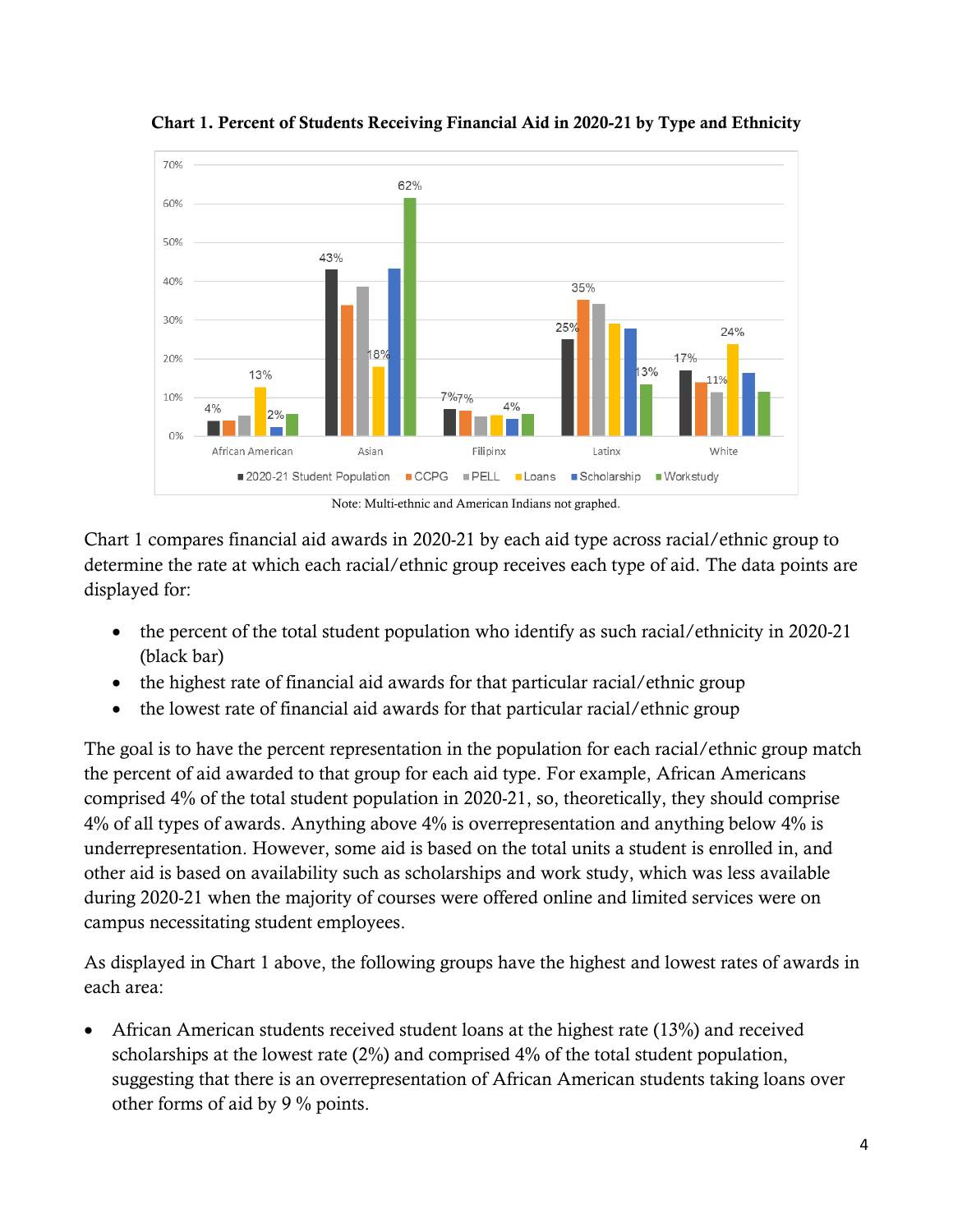- Asian students participated in work study at the highest rate (62%) and received student loans at the lowest rate (18%) and represented 43% of the total student population.
- Filipinx students received CCPG aid at the highest rate (7%) and received scholarships at the lowest rate (4%) and comprised 7% of the student population.
- Latinx students received CCPG aid at the highest rate (35%) and participated in work study at the lowest rate (13%) and comprised 25% of the student population.
- White students received loans at the highest rate (24%) and PELL grants at the lowest rate (11%) and comprised 17% of the student population.



## Chart 2. Student Loans Compared to Scholarships by Total Awards

When comparing the allocation of loans to the allocation of scholarships by ethnicity:

- African American, Latinx and white students are overrepresented in taking out loans than compared to Asian and Filipinx students.
- African American, Filipinx and white students are underrepresented in scholarships awarded, while Asian students are equally represented when compared to their total population in 2020-21.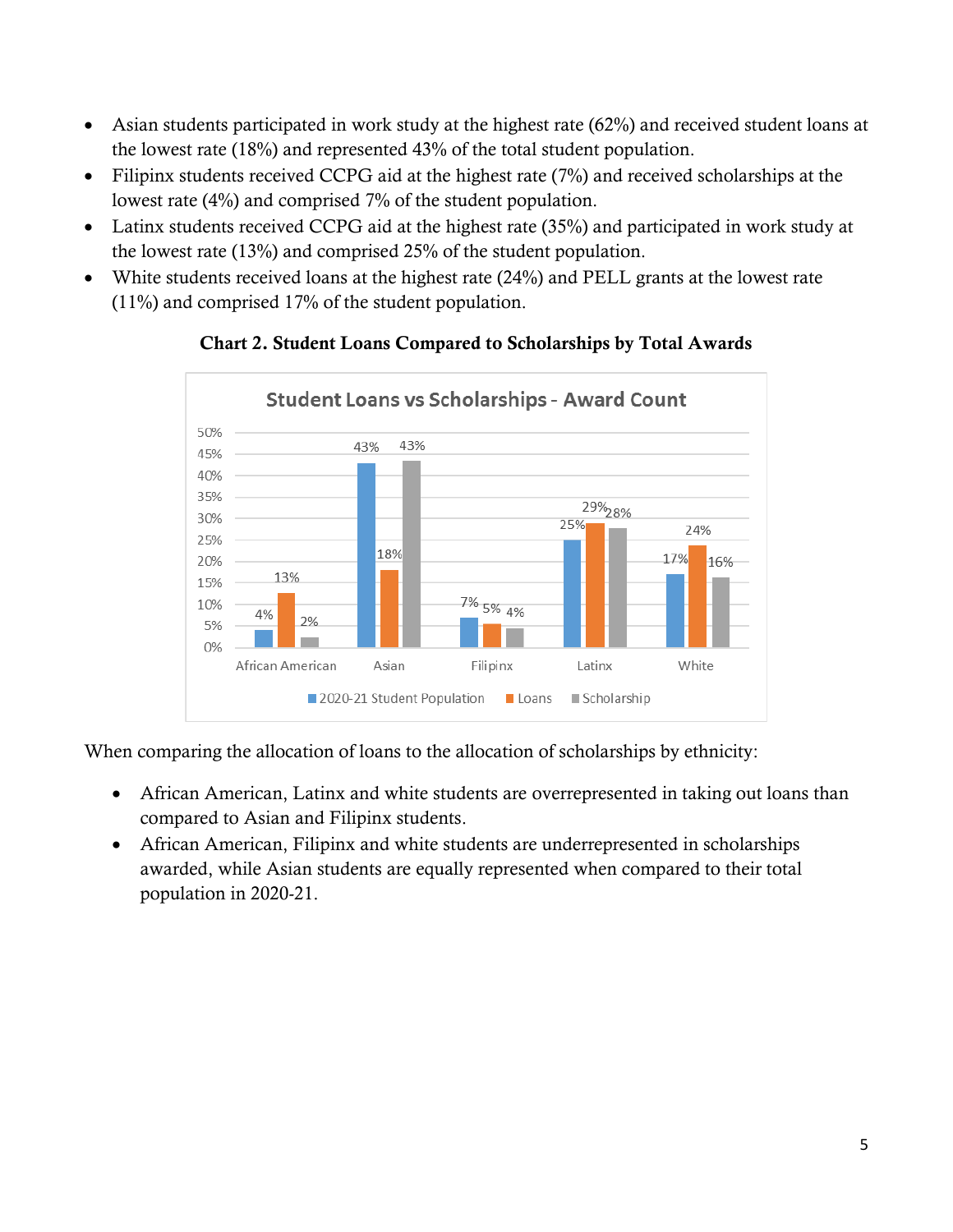

Chart 3. California College Promise Grant – Student Count and Aid Amount

When comparing the number of students who receive a CCPG award (student count) to the total aid awarded:

- African American, Filipinx, and Pacific Islander students are equally represented in the number of awards and total aid which is aligned to their overall population in 2020-21.
- Asian students received a higher amount of total aid per student while Latinx and white students received a lower amount of aid per student.



Chart 4. PELL Grants – Student Count and Aid Amount

When comparing the number of students who receive a PELL grant award (student count) to the total aid awarded:

- Filipinx and white students are underrepresented in PELL awards compared to their overall population in 2020-21.
- Asian students received a higher amount of total aid per student while Latinx and Filipinx students received a lower amount of aid per student.
- African American students were slightly overrepresented in total awards and total aid.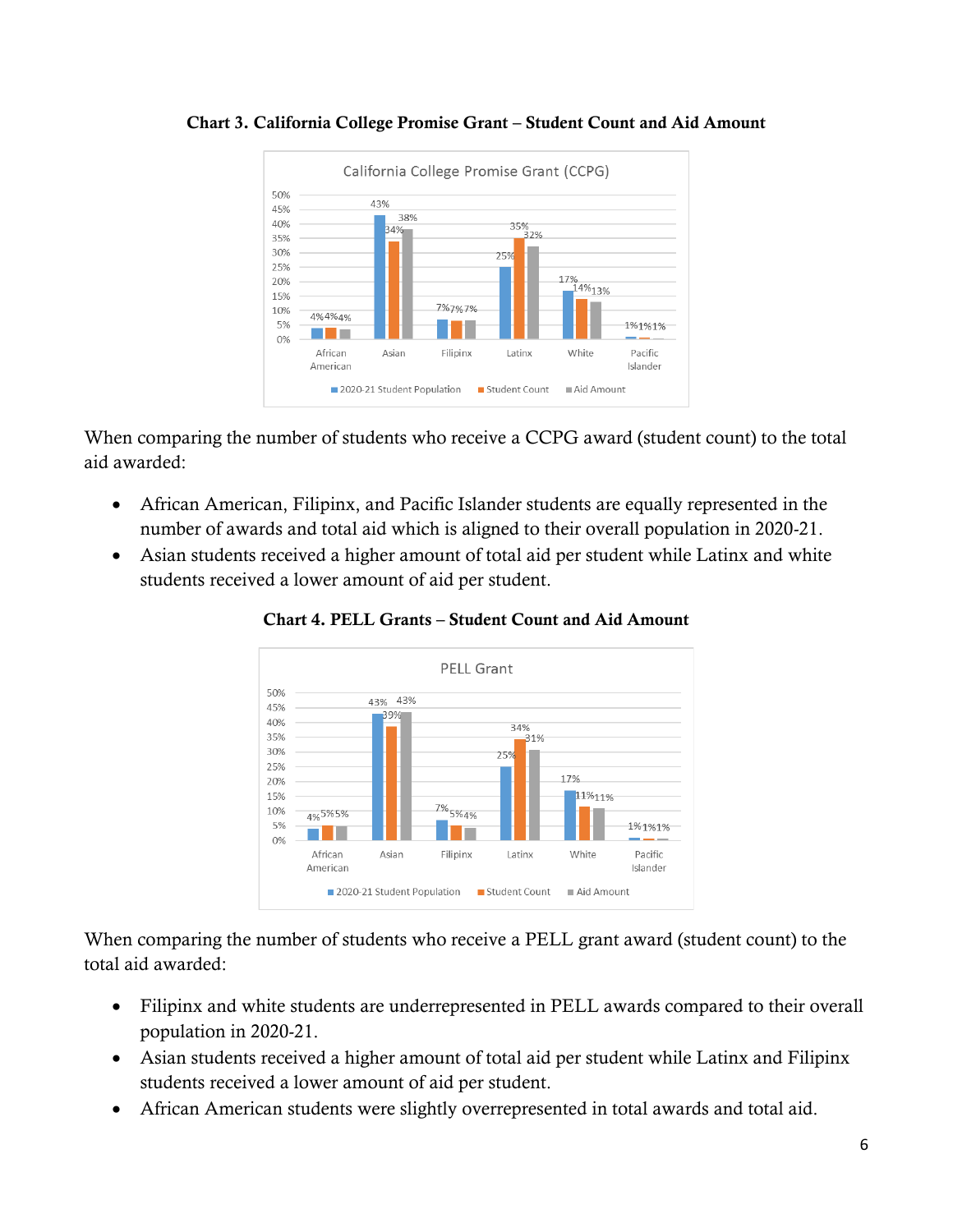

Chart 5. Loans – Student Count and Aid Amount

When comparing the number of students who receive a loan award (student count) to the total aid awarded:

• White students overall received a higher rate of loan aid per student while African American, Latinx and Filipinx students received a lower amount of aid per student.



Chart 5. Scholarships – Student Count and Aid Amount

When comparing the number of students who receive a loan award (student count) to the total aid awarded:

- African American and Latinx students received a much higher rate of aid per student than other groups.
- Asian students received a lower amount of aid per student.